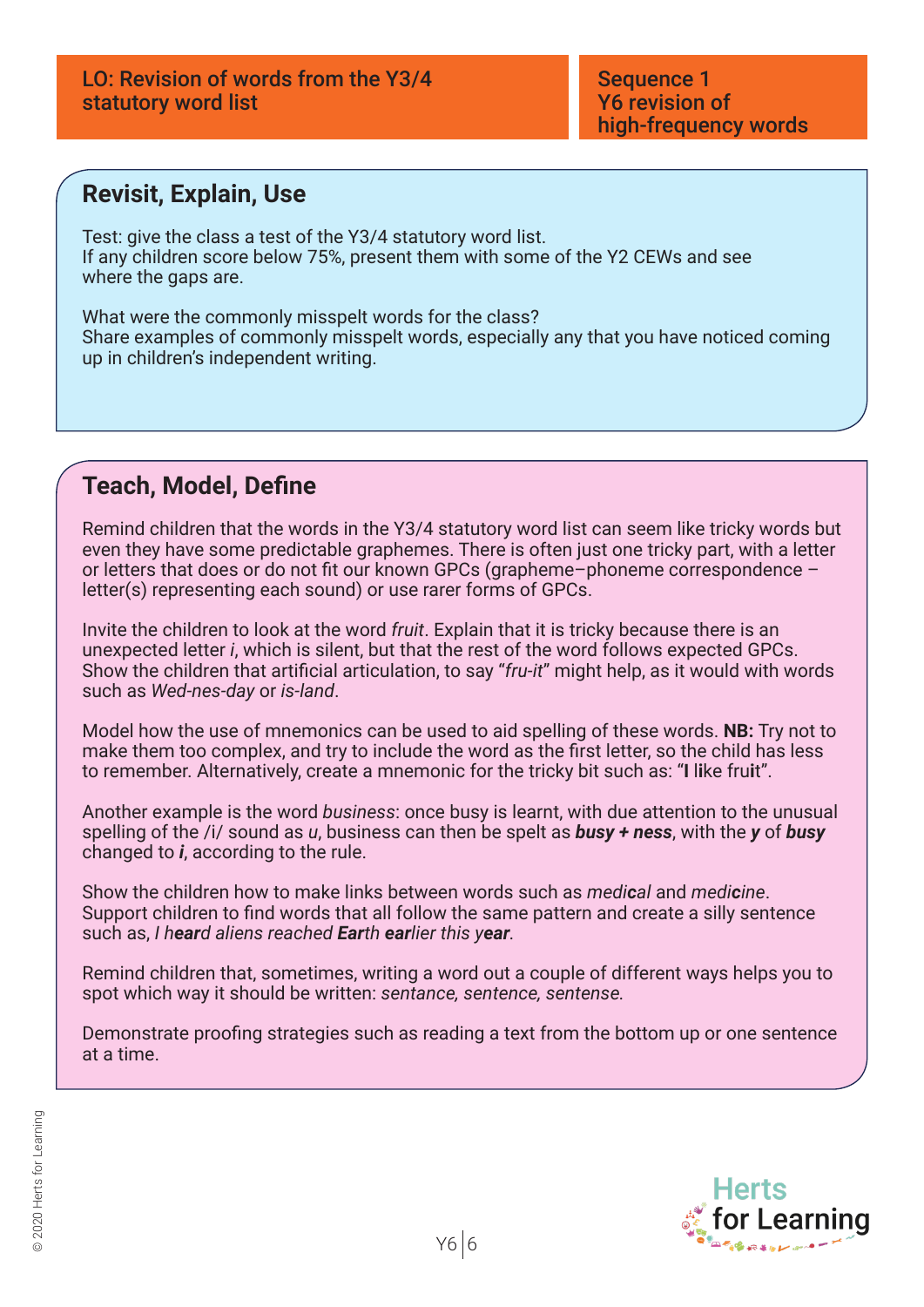## **Practise, Explore, Investigate**

Ask children to write out some of the words that they did not get right in the test and colour the parts that they found tricky. They can then try to rewrite the word several times and picture the different parts. Invite children to use a phoneme frame to plot out words.

Pose the question: "How can we remember some of the words with tricky letter strings?" Allow discussion and then invite children to invent their own mnemonics for words with which they struggle.

Extension: children who are 100% accurate with the Y3/4 words can be given words from the Y5/6 statutory word list and try out the same activities.

#### **Minor gaps**

Ensure Y2 CEWs are secure. Ask children to write out some of the words that they did not get right in the test and colour the parts that they found tricky. They can then try to rewrite the word several times and picture the different parts.

#### **Major gaps**

Ensure Y1 CEWs are secure. Ask children to write out some of the words that they did not get right in the test and colour the parts that they found tricky. They can then try to rewrite the word several times and picture the different parts.

# **Apply, Assess, Reflect**

Dictation using these words.

Ask children to devise simple sentences that include examples of words from the Y3/4 word list, common exception words and words frequently misspelt by the class.

Encourage children to take responsibility for proofing these words in their independent writing. In KS2 these words can be known as non-negotiable – they must be spelt correctly moving forward. This means that children should look out for these words in their writing and correct them independently, where possible. Furthermore, teachers should prioritise these words when they are misspelt in a child's writing and draw the child's attention to the error. Early intervention here will help children to commit these words to sight vocabulary and make the spelling automatic. As these words are such high-frequency, the incorrect version soon becomes automatic if not addressed and the habit is then hard to undo.

Give children a passage with 20 errors of high-frequency words. Ask them to proofread the passage and then share the correct version. Children score a mark for each word they have corrected, up to a maximum of 20/20.

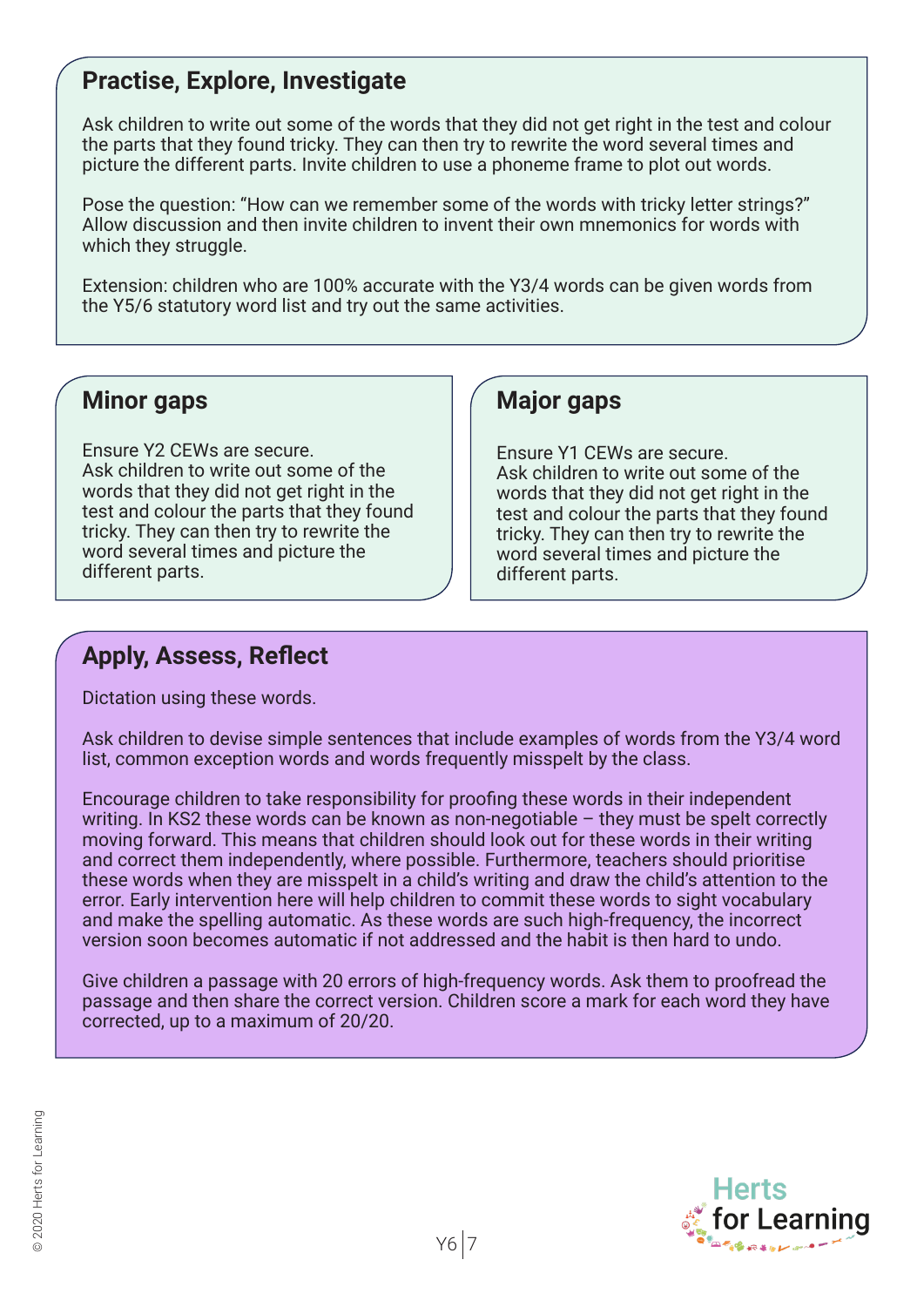#### **Revisit, Explain, Use**

Ask children to explain what they know by the term "homophone". Confirm that a homophone is a word that sounds the same as another but is spelt differently, e.g. *mail, male; to, too, two.* Children might be interested in the etymology of the word here. "Homophone" is from the ancient Greek words "homos", meaning "same", and "phone", meaning "sound" or "voice". Similarly, we have "homograph" ("same image"), meaning spelt the same but with different meaning or even sound, such as "row" meaning "argument" or "line" or "move (a boat) through water using oars ".

Show homophones that often crop up in class spelling errors. e.g. *their / there, your / you're.*  Remind children of the differences in meaning for common homophones / the homophones with which the class tend to struggle. Together, orally compose sentences that use the words in context.

Invite the children to share any mnemonics they remember from previous years that help them to recall which version of a spelling. Mnemonics could take the form of a rhyme or ditty (e.g. *big elephants can't always understand small elephants*) or a visual image or, in this case, an analogy or link to a word or concept that is related.

For example: *A pen and paper in the stationery tray. We are stationary in the car park. A piece of pie Read it loud and aloud A practical practice isle and island heard / hear / ear where / here / there*

### **Teach, Model, Define**

Show the children some of the pairs of homophones from Y3/4 and Y5/6 teaching, where one of the words is a verb: *passed / past, missed / mist, guessed / guest, allowed / aloud.*  Can children explain how they might recognise which of these is a verb in each case (-ed endings)?

Teach children about the difference between verbs and nouns such as *advice / advise, device / devise, licence / license, practice / practise, prophecy / prophesy.* Explain the convention that nouns are generally spelt with a *c* and verbs with an *s*. Also compare *affect*  – verb *(affect > affected)* and *effect –* generally a noun *(effect > effective).*

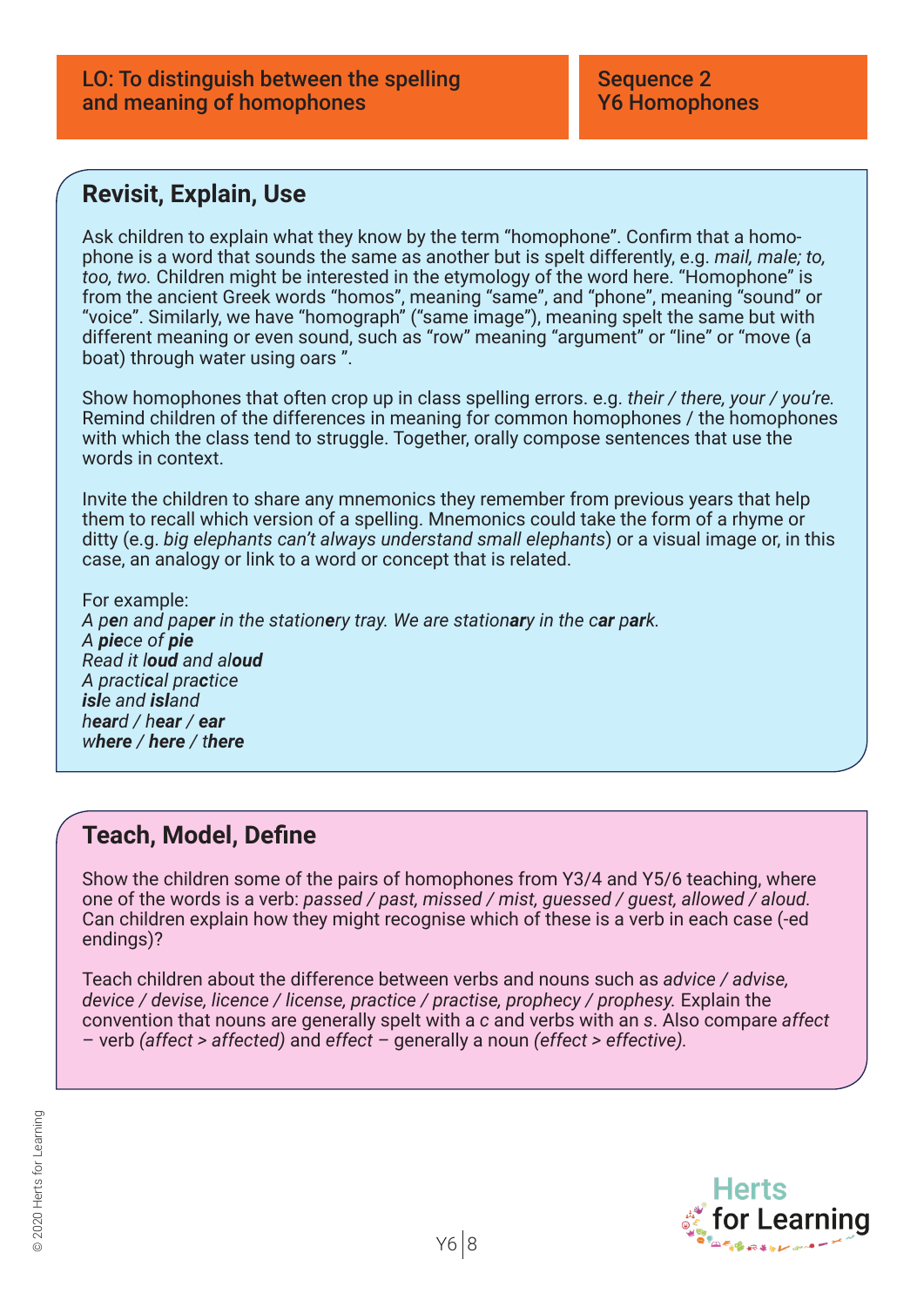## **Practise, Explore, Investigate**

Play homophone pairs: copy the word grid below onto card and give sets to pairs or small groups of children. Children should place the cards face down and take it in turns to turn over two cards. If children reveal a pair, they can only keep it if they can correctly explain the difference between each word to the other players. At the end of the game, the winner of each group reads out his/her pairs, declaring whether each one is a noun or verb (or giving the word in context of a sentence) and challenges the other players in the group to spell the correct version each time.

#### **Minor gaps**

Revisit learning and discuss any misconceptions from Y5/6, plus focus on repeated recall of higher-frequency words that use either version of a homophone. Look for the tricky part of each word and highlight it. Create mnemonics for each.

#### **Major gaps**

Intervention plus teaching and repeated recall of homophones that use either version of the homophone from Y3/4 and Y2 lists that are the highest-frequency: *there/their/they're, here/hear, see/sea, bare/bear, one/won, sun/son, to/too/two, be/bee, blue/blew, ate/eight, hear/here*. Create mnemonics for each.

#### **Apply, Assess, Reflect**

Devise two sentences that include examples of these homophones. Show the child the sentences with gaps where the homophone should be. Invite them to choose the correct homophone.

For example:

*–– He is licensed to kill because he has a licence from MI5.*

*–– You're advised to listen to her advice.*

Dictate a sentence, for example:

*"Today we practised long jump."*

Analyse errors and talk about why they might have been made. Read out two pairs of homophones and ask the children to create new sentences, using the given words.